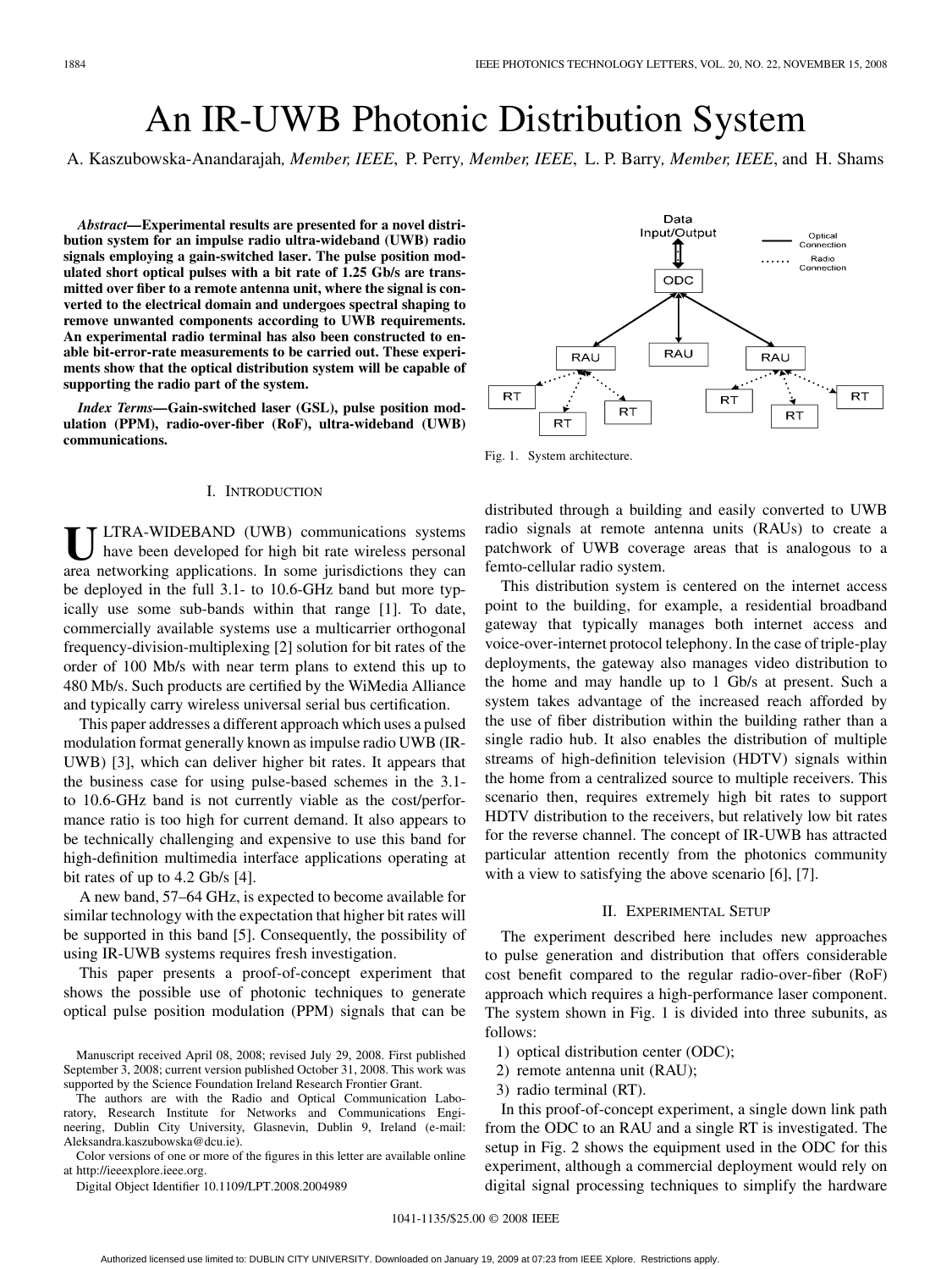

Fig. 2. ODC setup.



Fig. 3. PPM modulated optical pulses (data sequence: 1001101).

used and for clock recovery rather than the simple hardwired solution used here. It consists of a gain-switched laser (GSL) [8] that is driven from a sinusoidal RF generator at the clock frequency. The resulting pulses were approximately 70 ps wide and were fed to a pair of Mach–Zehnder modulators (MZMs). The data stream was generated with a 50 : 50 mark space ratio with sufficient amplitude to drive the MZMs with both data and inverted data so that one MZM passed a pulse in the presence of a logical "1" and the other MZM passed a pulse in the presence of a logical "0." The pulse pattern generator and the signal generator, used for gain switching of the laser, were synchronized using the 10-MHz reference signal. It should be noted that accurate phase adjustments are required to align the optical impulse with the center of the bit period. An optical delay line was used to delay the pulses from the lower MZM before recombining them, so that a PPM signal is created (as seen in Fig. 3). It should be noted here that the pulse positions are fixed within the symbol period, rather than the time hopping IR-UWB systems that might be realistically deployed [9]. Applying time hopping is expected to improve the spectral flatness and reduce the peak to average power.

The RAU in this experiment (Fig. 4) was simply a photodetector and an electrical bandpass filter (BPF). The RF spectrum of the detected optical pulses directly after the electrical amplifier is shown in Fig. 5(a). It can be seen that the signal does not comply with the Federal Communications Commission (FCC) spectral mask and it includes both low (dc to 2.5 GHz) and high (above 10 GHz) frequency components. This means that the signal contains sufficiently strong spectral components to fill the UWB spectrum, but electrical filtering is clearly required. Fig. 5(b) shows the RF spectrum of the signal after the BPF which has a pass-band of 3.1 to 10.6 GHz that was designed to shape the spectrum to the FCC mask for UWB



Fig. 5. (a) RF spectrum of the detected optical pulses (point A in Fig. 4); (b) RF spectrum after the BPF and the FCC spectrum mask for indoor communication; (c) temporal waveform of the UWB signal (point B in Fig. 4); data sequence: 001011010001).

transmissions [10]. The BPF has a double pi topology that has been designed in-house using standard techniques [11] and implemented using both distributed elements and lumped capacitors yielding a group delay ripple of 230 ps. It can be seen that the spectral components below 3 GHz have been greatly reduced, and that the signal after filtering satisfies the stringent requirements of the FCC mask for UWB indoor emissions. Fig. 5(c) displays the temporal waveform of the 1.25-Gb/s UWB signal recorded at point B in Fig. 4. Even though the intersymbol interference is apparent in the plot, the data sequence (001011010001) can still be recognized. In the complete system